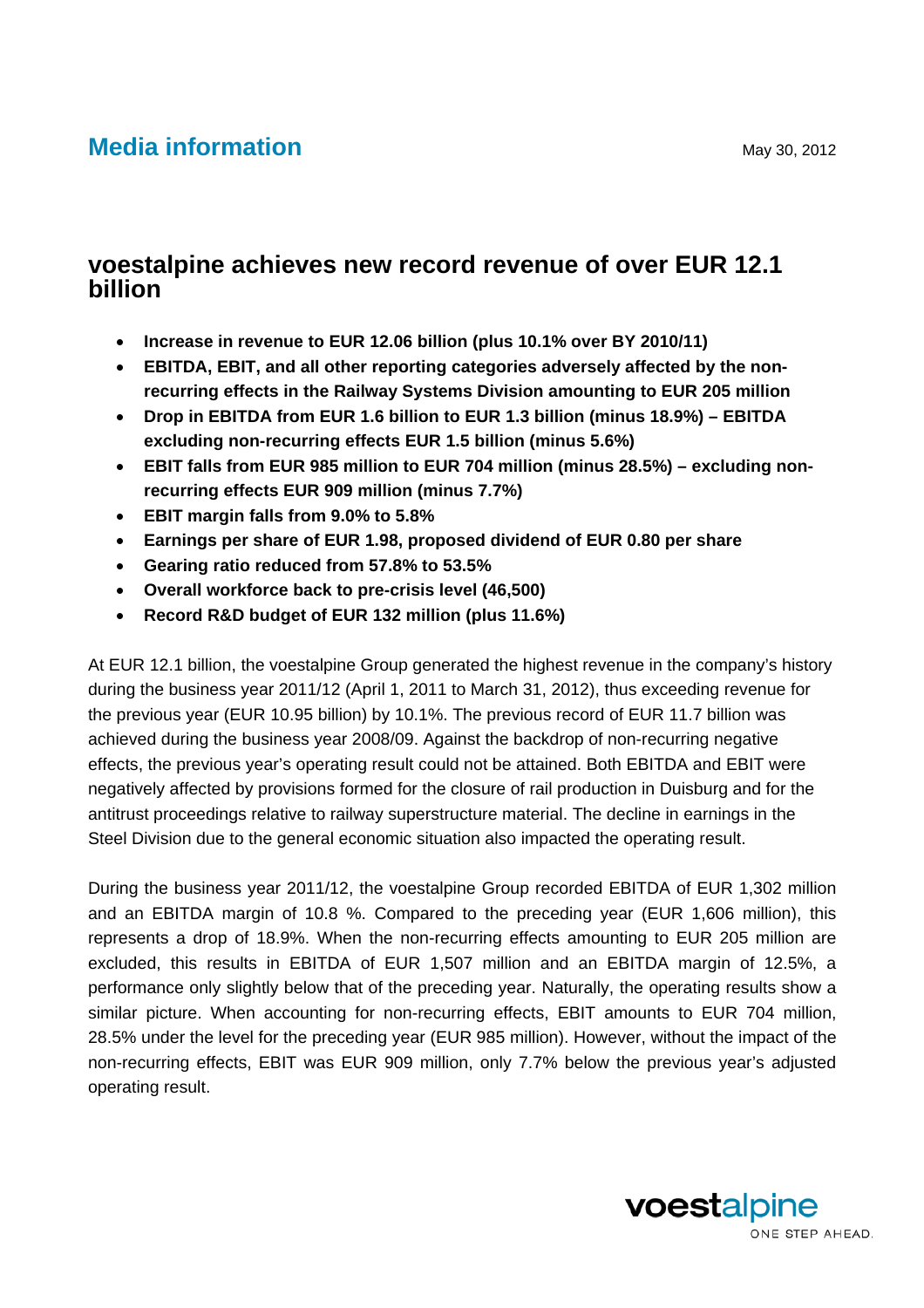# **Record revenue thanks to the value chain as well as technology and quality leadership**

Viewed overall, the second half of the business year (October 1, 2011 to March 31, 2012) lagged behind both the first half of the year and the same period in the previous year. However, a certain upward trend was observed in the fourth quarter. Overall, thanks to the long value chain, and voestalpine's technology, innovation and quality leadership compared to the sector as a whole, during the past business year, the voestalpine Group demonstrated significantly less volatility, when comparing the quarterly figures, and finally, (without taking the non-recurring effects into account) only a minor decline in results over the previous year. "Growth in the core strategic segments of mobility and energy was accelerated, with 60% of Group revenue being generated in these segments," explained Eder. "The long-term target is at least 70 percent."

### **Overall workforce of 46,500 back at pre-crisis level**

As of the end March 2012, the voestalpine Group workforce numbered 47,217 (41,649 employees, excluding 1,263 apprentices and 4,305 temporary employees). Using the "full time equivalent" (FTE) indicator, the workforce currently numbers around 46,500 employees, 3% over the level of the previous year. The proportion of employees working in Austria compared to those based at international sites remains the same. At 53.5% (22,297 employees), the majority of employees are working at Group locations outside Austria, and 46.5% (19,352 employees) at domestic sites. Just over a third of the apprentices are undergoing their training at locations abroad.

# **Higher distribution ratio, equity increased**

The debt situation of the voestalpine Group continued to ease up in 2011/12. We were able to reduce the gearing ratio (net financial debt as a percentage of equity) from 57.8% to 53.5% compared to the reporting date of the previous year. On the one hand, this was made possible by equity growth, which went from EUR 4,691 million in the previous year to EUR 4,836 million (a plus of 3.1%) as a result of higher earnings; on the other hand, positive cash flow reduced the net financial debt as of the end of March 2012 to EUR 2,586 million. This corresponds to a reduction of the debt by 4.7% from EUR 2,713 million, the figure at the end of the previous business year.

Subject to the approval of the Annual General Shareholder's Meeting on July 4, 2012, a dividend of EUR 0.80 per share will be paid to shareholders. This is the same as the dividend paid for the business year 2010/11. Based on the earnings per share (EPS) of EUR 1.98, the distribution ratio is 40.5%, a significant increase compared to the previous year's ratio of 26.3%. Based on the average share price in the business year 2001/12 of EUR 27.78, the dividend yield is 2.9%.

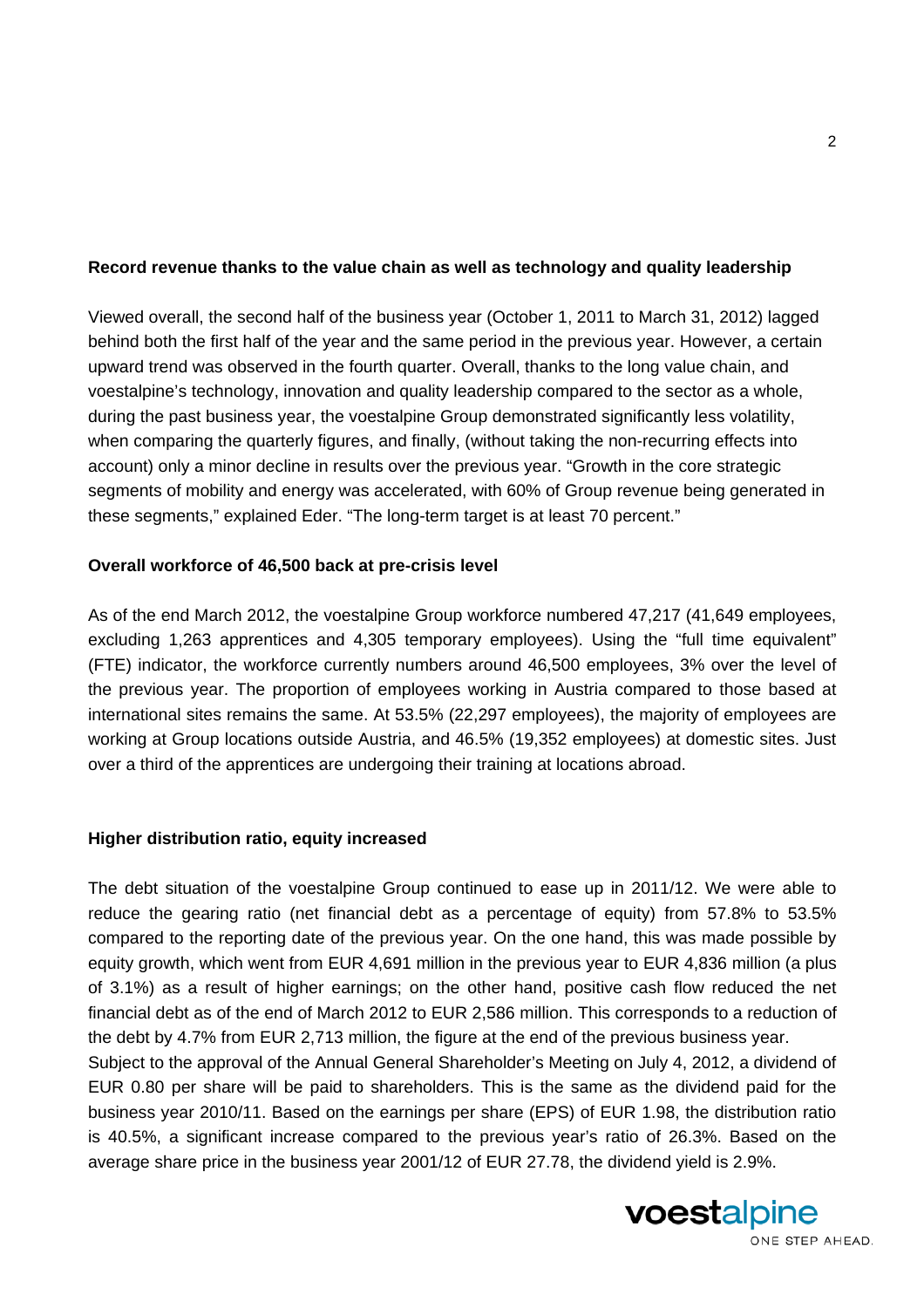#### **Streamlining of the Group's structure and English division names**

In keeping with the Group's long-term growth strategy, voestalpine AG decided to merge the two divisions Automotive and Profilform as of April 1, 2012 to create the "Metal Forming Division." Furthermore, due to growing internationalization, the four divisions will only be known by their English names in the future. The former Railway Systems Division will be known as the "Metal Engineering Division," as its activities now extend far beyond the railways sector.

Thus, effective immediately, the names of the divisions will be the Steel Division, Special Steel Division, Metal Engineering Division (formerly the Railway Systems Division), and the Metal Forming Division (formerly the Automotive and Profilform Divisions, specializing in forming).

#### **Overview of development in the divisions**

Development in the Steel Division as well as in the other strongly downstream-oriented divisions was stable despite a difficult market environment, with revenue and earnings staying at the level of the previous year. The relatively largest revenue plus was achieved by the Automotive Division (part of the Metal Forming Division since March 31, 2012) with growth of 17.7%. The main reason for its growth, which is gratifying for the voestalpine Group, is uninterrupted demand from the premium automobile manufacturers. At the same time, growth in this segment continues to shift increasingly to regions outside of Europe. Revenue rose from EUR 1,040 million to EUR 1,225 million. The Profilform Division (also part of the Metal Forming Division since March 31, 2012) also increased both revenue and operating results. Revenue growth of just over 10% was the result of higher volumes on the one hand, especially in the Precision Strip business segment, and a rise in the average level of earnings on the other. The Tubes and Sections as well as Storage Technology segments were characterized by ongoing solid levels of demand.

The Special Steel Division also achieved significant growth in revenue and operating results, almost reaching its pre-crisis level. Revenue rose by 11.9% over the previous year, from EUR 2,631 million to EUR 2,945 million. Improvement in EBIT was even more striking, climbing by almost one third from EUR 209 million to EUR 273 million. This trend in the operating result was enabled primarily by the expansion of divisional capacity, thus making greater production and delivery volumes possible.

It was particularly the high levels of demand for premium qualities in the railway infrastructure segment that resulted in revenue growth of 8.5%, going from EUR 2,723 million to EUR 2,956 million for the Metal Engineering Division (until March 31, 2012 Railway Systems Division).

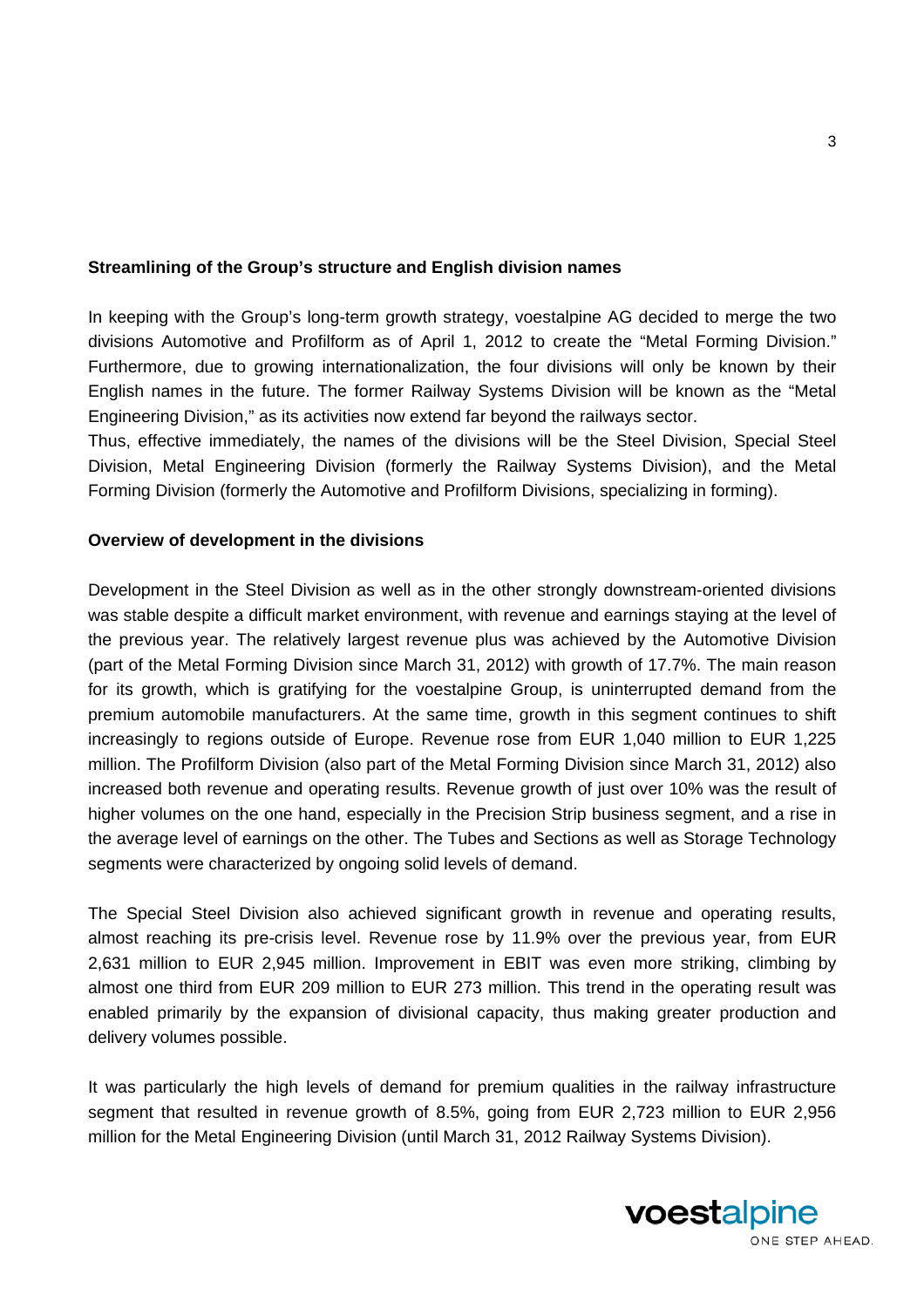On the other hand, the situation in the standard rail segment was completely different (see below). Due to stable demand at a high level from the oil/gas sector and a good volume of incoming orders for industrial tubes for the commercial vehicle and automobile industries, the Seamless Tubes segment reported full capacity utilization. Order volumes in the Wire and Welding Technology business segments were also at a level that was high and consistently stable.

Even though the Steel Division was operating in an exceptionally difficult market environment, it achieved a significant rise in revenue of 7.6%. The strongly volatile development of its results was due to fears surrounding the economy and structural overcapacity in Europe.

#### **Increase in the volume of investments**

The investment activities of the voestalpine Group in the business year 2011/12 were significantly more dynamic than in the previous year. Due to increases in all the divisions, total investment volume rose by 35.9% from EUR 423 million to EUR 575 million, of which EUR 560 million were spent for property, plant and equipment, EUR 12.8 million for intangible assets, and EUR 1.9 million for equity holdings and securities.

#### **At EUR 132 million, a record budget for research and development**

In the key sector of research and development, in the new business year 2012/13, voestalpine is continuing its progressive strategy of the past years. The Group's budget of EUR 132 million for R&D expenditures is an absolute record figure. It is 11.6% above last year's figure of EUR 117 million. "Despite economic crises and cost-cutting programs, expenditures for this core sector, which is key for our future development, have risen by an average of 11% per year," Eder explained.

#### **Investments and expenditures for environmental standards increased to EUR 244 million**

The voestalpine Group's environment-specific investments in the business year 2011/12 amounted to roughly EUR 32 million (Group sites in Austria) and were thus significantly higher than the previous year's figure of EUR 20 million. At EUR 212 million, current expenditure for operation and maintenance of environmental protection systems surpassed the previous year's comparative figure of EUR 194 million. Overall, the voestalpine Group spent around EUR 244 million (2010/11: EUR 214 million) for measures directly associated with environmental issues (including about EUR 10 million for  $CO<sub>2</sub>$  certificates). In the year under review, a number of environmentally relevant projects were implemented Group-wide. The focal points were in the energy and raw materials efficiency sectors, air and water emissions as well as waste reduction and recycling.



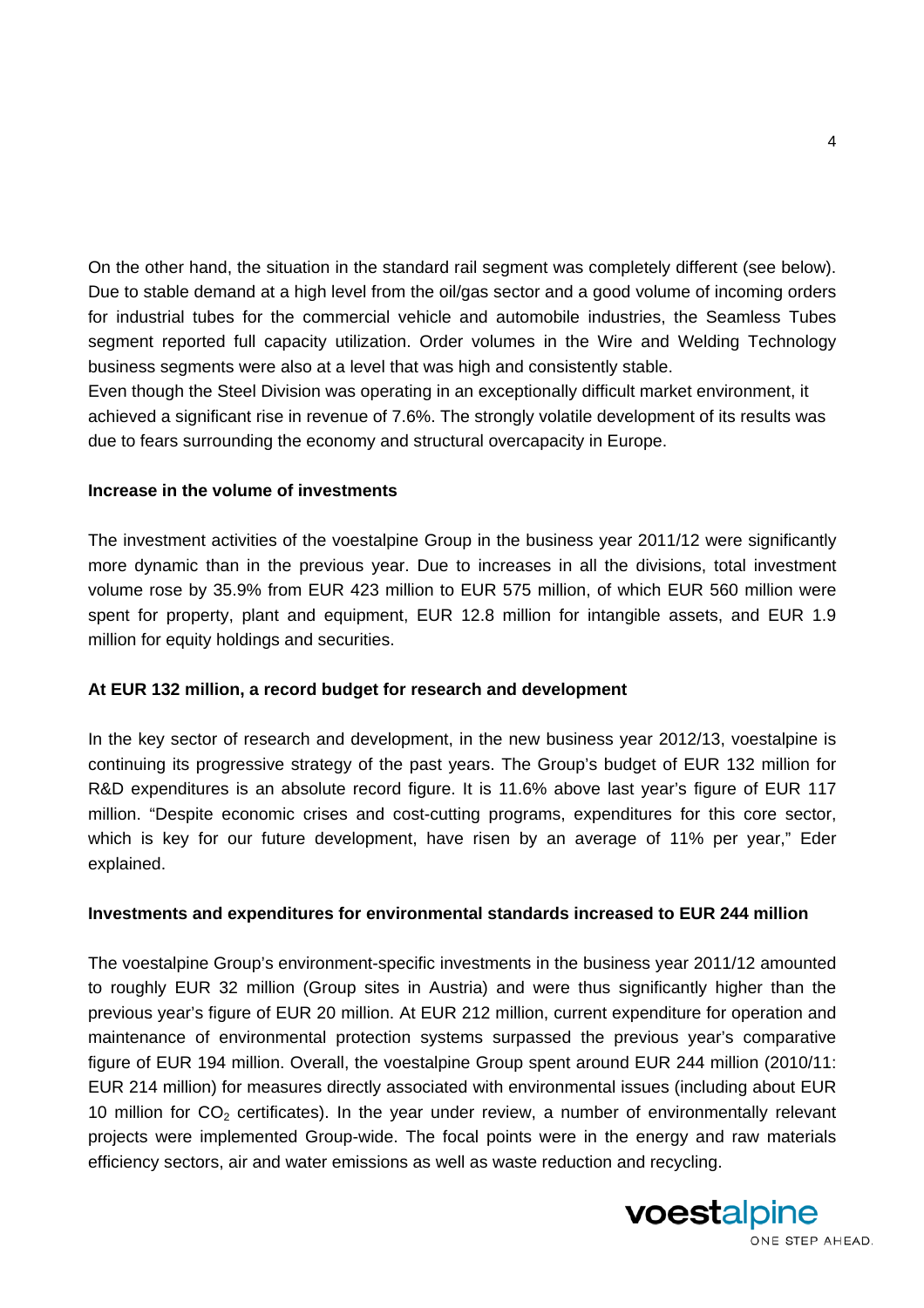### **Decision to close rail production facility due to insufficient cost-effectiveness**

On March 13, 2012, the Management Board of voestalpine AG decided to close down rail production at the TSTG Schienen Technik GmbH & Co. KG ("TSTG") site in Duisburg, thus pulling out of the production of standard rails entirely. The reason was the insufficient cost-effectiveness of the facility, which was due, on one hand, to its inability to provide its own pre-materials and on the other, to massive overcapacity in the standard rail sector in Europe. Against this backdrop, TSTG fought a losing battle against declining capacity utilization in the past years and, most recently, had posted substantial losses. The closure will take place at the earliest at the end of 2012. All existing customer orders will be carried out as contractually agreed. We are currently analyzing how the approximately 350 employees affected by the closure can be supported in this situation. The management of TSTG is currently engaged in intensive negotiations with employee representatives regarding reconciliation of interests and a social compensation plan.

# **Compliance structure comprehensively expanded as a consequence of the antitrust proceedings**

Due to agreements violating antitrust laws regarding the sale of rails and other railway superstructure materials in Germany, the Group submitted a self-report to the German Federal Cartel Office [*Bundeskartellamt*] in the spring of 2011 on behalf of the affected Group companies that are doing business in this sector. The Federal Cartel Office subsequently initiated proceedings. The comprehensive official investigative proceedings are currently still ongoing. Within the scope of the internal review, voestalpine AG has not only taken the necessary personnel-related steps but has also implemented far-reaching organizational measures. These include the comprehensive expansion of the compliance structures and processes throughout the Group, which have been consistently implemented worldwide since the fall of 2011. Today, the Group has an instrument in place that comprises all levels, including an up-to-date whistleblower system.

#### **Outlook for the current business year 2012/13**

The challenging macroeconomic climate is increasingly leaving its mark on the real economy, especially in Europe. In addition to the construction and construction supply industries, which have still not returned to their former levels after the crisis years 2008 and 2009, significant parts of the automobile industry and of the energy sector have now begun to suffer from a growing weakness in demand.

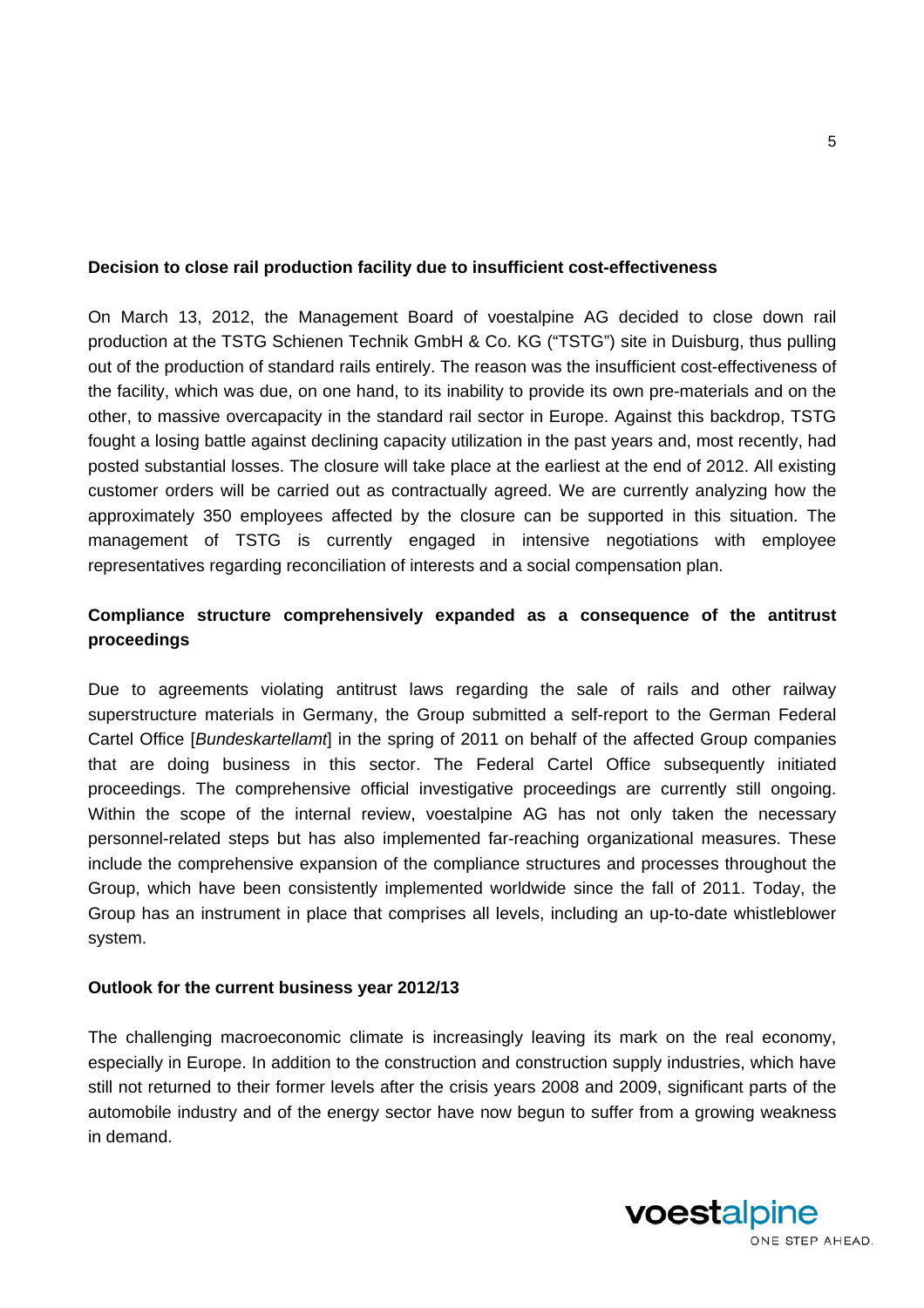These adverse effects cannot be compensated by the development in the mechanical engineering, aviation, and railway infrastructure segments, which continue to be satisfactory. In this environment, very specific challenges are looming for the European steel industry. "The industry, which continues to be impacted by structural overcapacities, is a long way from the recovery that we had hoped for in early 2012," Eder said, analyzing the situation. "Massive underutilization of capacity in Europe, especially in the ordinary steel industry, combined with extremely volatile raw materials prices, which are, however, trending downward, is resulting in destructive price wars." Now, in mid-2012, the growing volatility of the Chinese and Brazilian economies as well as persistent doubts about the crisis resistance of the financial markets are not conductive to strengthening confidence in a positive economic outlook for the rest of the year.

Against this backdrop, once again, the voestalpine Group's consistent downstream strategy, in conjunction with its technology and quality leadership, is proving to be the key to differentiating us from the competition. "Today, the three processing divisions are generating two thirds of the Group's revenue and, for the past several quarters, their stable operating results have been largely compensating the volatility of the Steel Division," stated Eder looking back at the year. As far as the operating result is concerned, this means that despite the difficult environment in the steel sector, due to the Group's robust downstream operations, "from today's perspective, an operating result that is at about last year's level" should be attainable in the business year 2012/13. Ultimately, however, the development during the rest of the year will continue to be driven by the all too familiar macroeconomic topics of debt crisis, capital market volatility, and skepticism regarding the financial markets as well as the rate of growth in the threshold countries.

#### **The voestalpine Group**

The voestalpine Group is a globally active steel, processing, and technology Group, which produces, processes, and further develops high-quality steel products. The Group is represented by 360 production and sales companies in more than 60 countries on five continents and has been listed on the Vienna Stock Exchange since 1995.

With its highest quality flat steel products, the Group is one of Europe's leading partners to the automotive, white goods, and energy industries as well as of the oil and gas industries worldwide. Furthermore, the voestalpine Group is the world market leader in turnout technology, tool steel, and special sections. In the business year 2011/12, the voestalpine Group generated revenue of more than EUR 12 billion and an operating result (EBIT) of EUR 704 million; the Group has around 46,500 employees worldwide.



ONE STEP AHEAD.